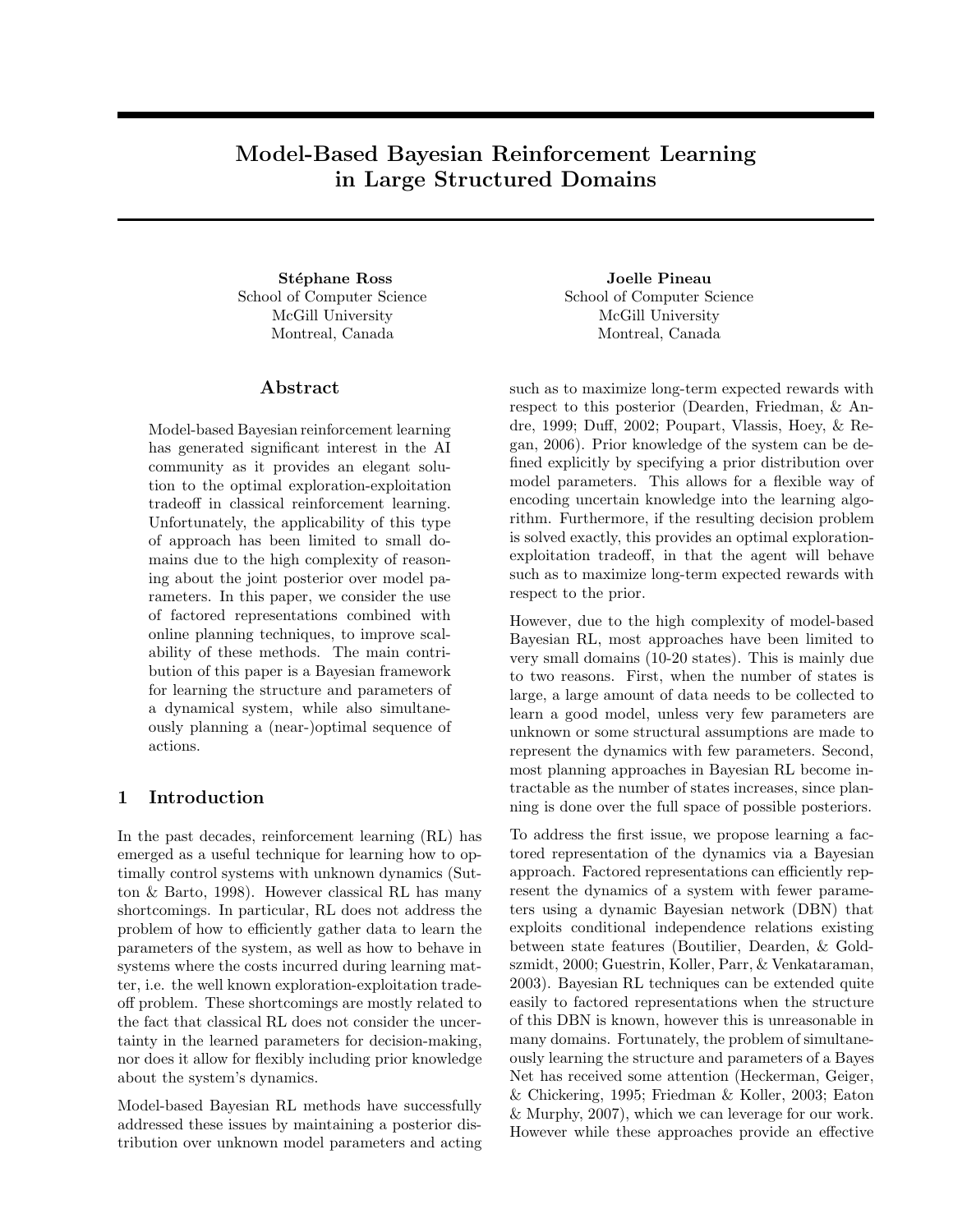way of learning the model, it is far from sufficient for Bayesian RL, where the goal is to choose actions in an optimal way, with respect to what we have learned about the model.

To address the issue of action selection, we propose incorporating an online Monte Carlo approach to evaluate sequences of actions with respect to the posterior over structures and parameters. The focus on online (rather than offline) planning means that we only need to plan with respect to the current posterior (rather than all possible posteriors), which offers substantial computational savings.

The main contribution of this paper is a novel Bayesian framework for optimizing the choice of actions in a structured dynamical system, with unknown structure and parameters. We present experimental results of our approach in a variety of large network administration domains, showing good performance for problems with thousands of states.

# 2 Background

A Markov Decision Process (MDP) is a general framework for decision making in stochastic systems (Bellman, 1957). It is often used to represent reinforcement learning problems (Sutton & Barto, 1998). We consider an unknown system represented by an MDP model in factored form  $(S, A, T, R)$  where:

- $S : S_1 \times S_2 \times \cdots \times S_n$ , is the (discrete) set of states of the system;  $S_1, \ldots, S_n$  correspond to the domain of the n state variables (features).
- A, the (discrete) set of actions that can be performed by the agent.
- $T : S \times A \times S \rightarrow [0, 1]$ , the transition function, where  $T(s, a, s') = Pr(s' | s, a)$  represents the probability of moving to state  $s'$  if the agent executes action  $a$  in state  $s$ . This can be represented efficiently by a DBN for each action, exploiting conditional independence relations that exist between state features (Boutilier et al., 2000). For simplicity, we assume that these DBNs are bipartite graphs, so dependencies only exist between state variables at time t and state variables at time  $t+1$ .
- $R: S \times A \rightarrow \mathbb{R}$ , the reward function, defined for every action of the agent in every state.

The DBN defining T for any action  $a \in A$  is represented by a graph  $G_a$  and set of parameters  $\theta_{G_a}$  defining the conditional probability tables. For any state variable  $s_i'$ , we denote its set of parent variables in this graph by  $Par_i(G_a)$  and given the previous state s, the values of these parents variables by  $ParVal_i(s, G_a)$ .

For each possible value  $v \in S_i$  of state variable  $s'_i$ , and each possible assignment to its parent values  $E \in$  $S_{\text{Par}_i(G_a)} = \prod_{j \in \text{Par}_i(G_a)} S_j$ ,  $\theta_{G_a}$  contains a parameter  $\theta_{G_a}^{i,v|E}$  that defines  $Pr(s'_i = v | ParVal_i(s, G_a) = E, a)$ . Given such graph  $G_a$  and parameters  $\theta_{G_a}$ ,  $T(s, a, s')$ is computed efficiently as:

$$
T(s, a, s') = \prod_{i=1}^{n} \Pr(s'_i | \text{ParVal}_i(s, G_a), a). \tag{1}
$$

The goal of the MDP agent is to find an action selection strategy, called a policy, that maximizes its longterm expected rewards. The optimal action to take in a state s is defined via the optimal value function  $V^*$ representing the return obtained by the optimal policy starting in state s:

$$
V^*(s) = \max_{a \in A} \left[ R(s, a) + \gamma \sum_{s' \in S} T(s, a, s') V^*(s') \right].
$$
\n(2)

The optimal action in s is obtained by taking the arg max instead of the max in the last equation. In general, a factored representation of the transition does not induce a structured representation of the optimal value function. However, approximate algorithms exist to compute  $V^*$  more efficiently by exploiting the factored representation (Guestrin et al., 2003).

#### 2.1 Bayesian Reinforcement Learning

While the MDP framework allows one to compute the optimal policy for any stochastic system, it requires full knowledge of the transition dynamics. This is a strong assumption in practice. Model-based Bayesian RL weakens this assumption by instead maintaining a probability distribution over the possible settings of each unknown parameter (Dearden et al., 1999). It assumes an initial prior distribution over these parameters, and uses Bayes' rule to update the posterior distribution whenever state-transitions are observed in the course of interactions between the agent and the environment. Given that transition parameters are usually modeled using multinomial distributions, a natural choice to specify this posterior is the Dirichlet distribution. The Dirichlet is specified by "count" parameters,  $\phi_1, \ldots, \phi_m$ , specifying the likelihood  $f(p|\phi)$  that outcomes  $1, \ldots, m$  occur with probabilities  $p_1, \ldots, p_m$  given they were observed  $\phi_1, \ldots, \phi_m$ times:

$$
f(p|\phi) = \frac{1}{B(\phi)} \prod_{i=1}^{m} p_i^{\phi_i - 1},
$$
 (3)

where  $B(\phi)$  is the multinomial beta function. This choice of prior allows for a flexible way to input prior knowledge in the system, as well as an easy way to maintain the posterior. We refer to the set of counts  $\phi$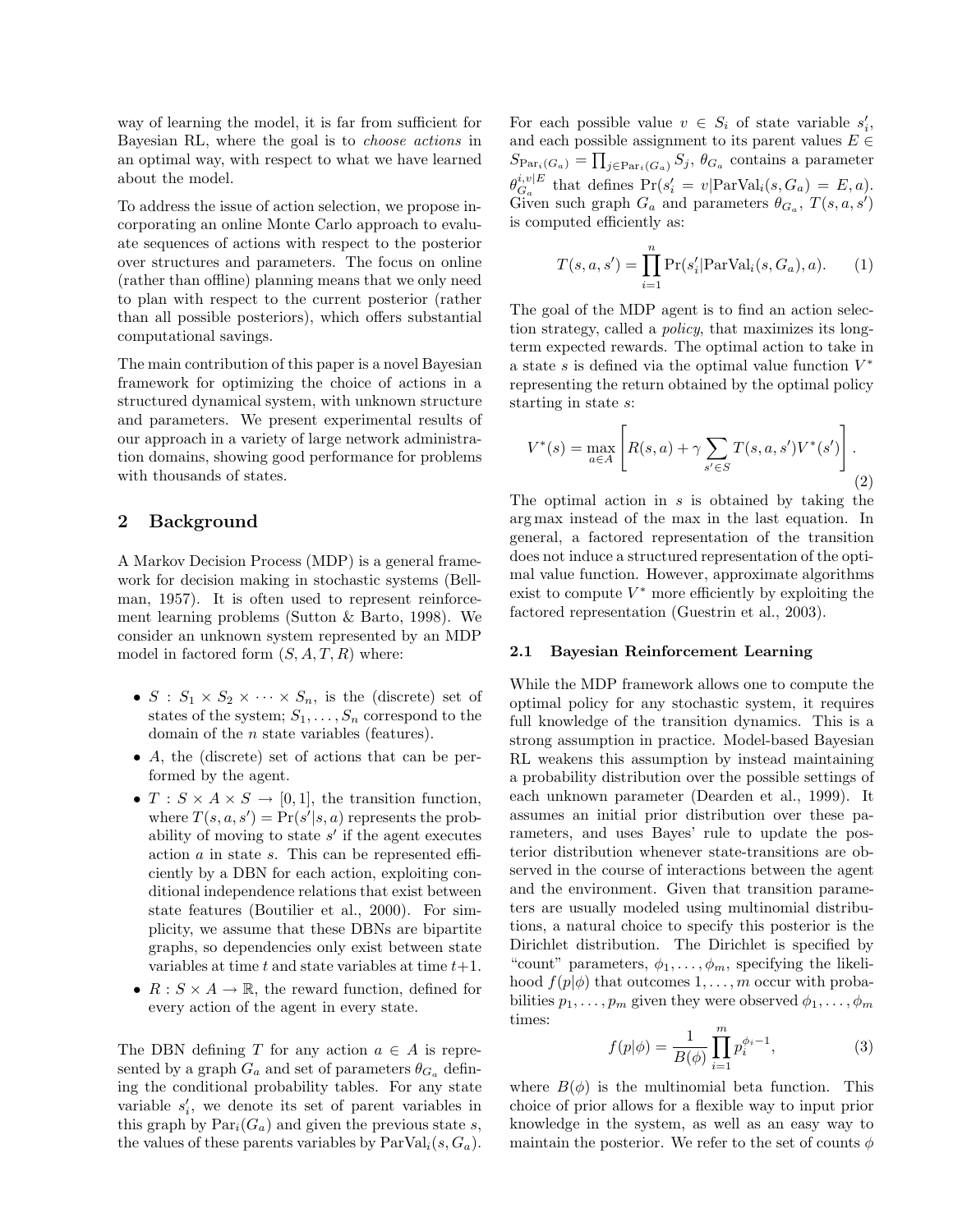for all possible transitions  $(s, a, s')$  as the information state of the agent. The resulting decision problem is the following: given the agent is in state s with information state  $\phi$ , how should it behave such as to maximize its future expected rewards? This new decision problem can be modeled by an extended MDP model, called Bayes-Adaptive MDP (BAMDP), where the counts  $\phi$  are included in the state space, and the transition function models how these parameters evolve given a particular state transition (Duff, 2002). This extended MDP has infinitely many states but can be solved exactly over a finite horizon for any particular current state and information state.

### 2.2 Learning Bayes Nets

Bayesian networks (BNs) have been used extensively to build compact predictive models of multivariate data. A BN models the joint distribution of multivariate data compactly by exploiting conditional independence relations between variables. It is defined by a set of variables  $X$ , a directed acyclic graph  $(DAG)$ structure G over variables in X, and parameters  $\theta_G$ , where  $\theta_G^{i,v|E}$  specifies the probability that  $X_i = v$  given that its parents in  $G$  take value  $E$ .

Several approaches exist to learn BNs. Learning a Bayes net can involve either only learning  $\theta_G$  (if the structure  $G$  is known), or simultaneously learning the structure G and parameters  $\theta_G$ . For our purposes, we are mostly interested in Bayesian approaches that learn both the structure and parameters (Heckerman et al., 1995; Friedman & Koller, 2003; Eaton & Murphy, 2007). These Bayesian approaches proceed by first specifying a joint prior,  $P(G, \theta_G)$ , of the form:

$$
P(G, \theta_G) = P(G)P(\theta_G|G),\tag{4}
$$

where  $P(G)$  is a prior over structures and  $P(\theta_G|G)$ is a conditional prior on the parameters  $\theta_G$  given a particular structure  $G.$   $P(G)$  is often chosen to be uniform, or proportional to  $\beta^{|E(G)|}$  for some  $\beta \in (0,1)$ where  $|E(G)|$  is the number of edges in G, such as to favor simpler structures.

It follows that if dataset  $D$  is observed, then the joint posterior is defined as follows:

$$
P(G, \theta_G|D) = P(G|D)P(\theta_G|G, D). \tag{5}
$$

To compute this posterior efficiently, several assumptions are usually made about the prior  $P(\theta_G|G)$ . First, it should factorize into a product of independent Dirichlet priors:

$$
P(\theta_G|G) = \prod_{i=1}^n \prod_{E \in S_{\text{Par}_{i}(G)}} P(\theta_G^{i,*|E}|G),
$$
  
\n
$$
P(\theta_G^{i,*|E}|G) \sim Dirichlet(\phi_G^{i,*|E}),
$$
  
\n(6)

Under this independence assumption, the term  $P(\theta_G|G, D)$  is a product of Dirichlet distributions, which can be updated easily by incrementing counts  $\phi_G^{i,v|E}$  for each  $X_i = v|\text{ParVal}_i(G) = E$  in D.

A second common assumption is that two equivalent graph structures  $G$  and  $G'$  should have equivalent priors over  $\theta_G$  and  $\theta'_G$  (this is called the *likelihood equiv*alence assumption). This enforces a strong relation between the priors  $P(\theta_G|G)$  and  $P(\theta_{G_c}|G_c)$  for the complete graph  $G_c$  (where every variable depends on all previous variables). Hence specifying  $\phi_{G_c}$  totally specifies the prior on  $\theta_G$  for any other graph G.

For many problems, the posterior  $P(G|D)$  cannot be maintained in closed form as it corresponds to a discrete distribution over  $O(n!2^{\binom{n}{2}})$  possible graph structures. Instead, MCMC algorithms can be used to sample graph structures from this posterior (Friedman & Koller, 2003). The well known Metropolis-Hasting algorithm specifies that a move from graph  $G$  to  $G'$  should be accepted with probability min  $\left\{1, \frac{P(D|G')P(G')q(G|G')}{P(D|G)P(G)q(G'|G)}\right\}$ , where  $q(G'|G)$  is the probability that a move from  $G$  to  $G'$  is proposed and  $P(D|G) = \int P(D|G, \theta_G) P(\theta_G|G) d\theta_G$ . Such random walk in the space of DAGs has the desired stationary distribution  $P(G|D)$ . Under previous assumptions concerning the prior  $P(\theta_G|G)$ ,  $P(D|G)$  can be computed in closed form and corresponds to the likelihood-equivalence Bayesian Dirichlet score metric (BDe) (Heckerman et al., 1995). Typical moves considered include adding an edge, deleting an edge, or reversing an edge in G.

### 3 Bayesian RL in Factored MDPs

We consider the problem of acting optimally in a system represented as a factored MDP, in the case where both the structure and parameters of the DBNs defining the transition function,  $T$ , are unknown. We assume that the state features  $S_1, \ldots, S_n$ , the action set A, and the reward function R, are known. Our work extends trivially to the case where  $R$  is unknown, but we leave this out for simplicity of presentation.

#### 3.1 Factored Bayesian RL model

We consider the transition function  $T$  as a hidden variable of the system, which is partially observed whenever state transitions occur in the system. In this view, the decision problem can be cast as a Partially Observable MDP (POMDP) (Kaelbling, Littman, & Cassandra, 1998). The state of this POMDP captures both the actual system state, and the DBNs defining T for each action  $a \in A$ . Formally, this POMDP is defined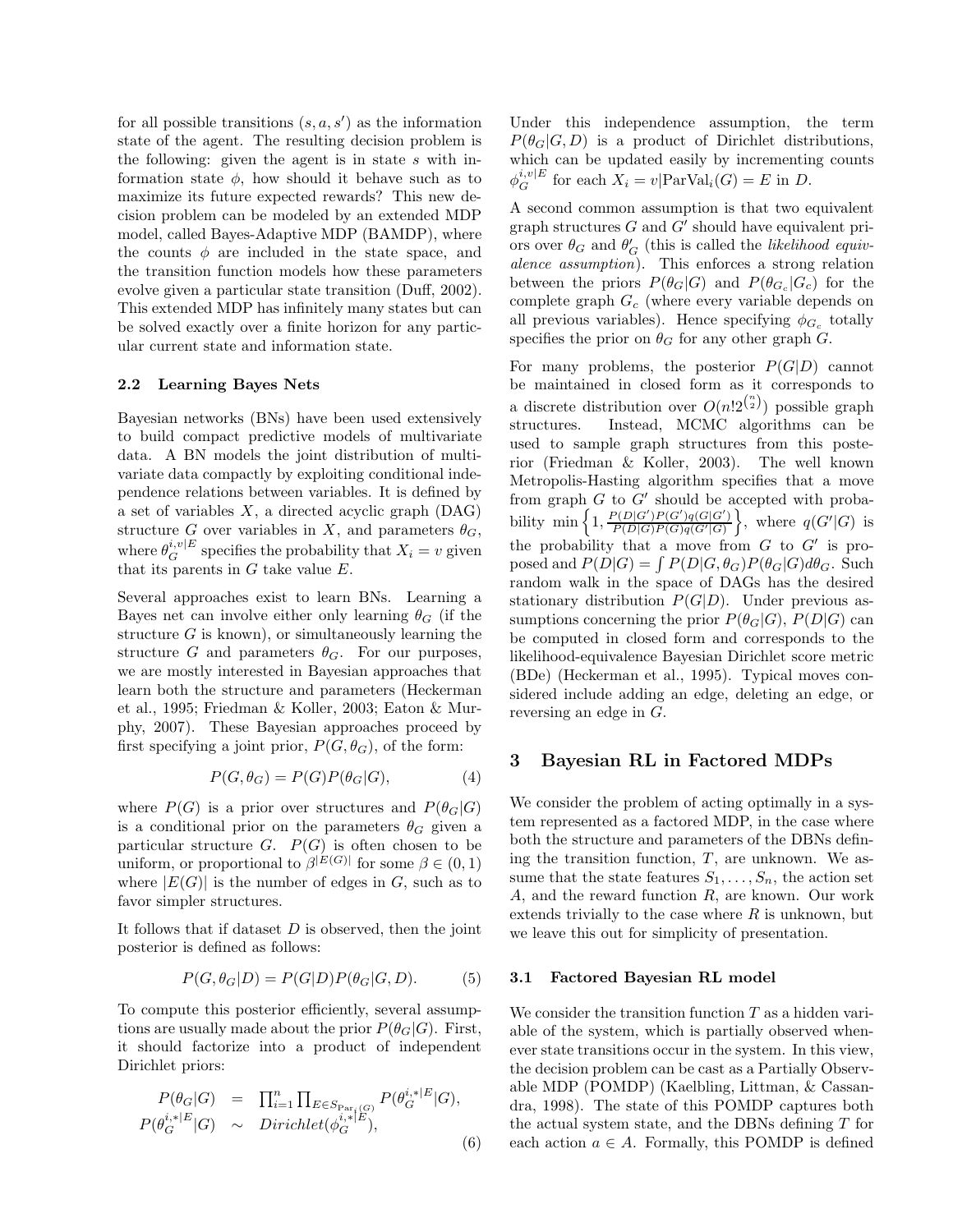by the tuple  $(S', A', Z', T', O', R')$ :

- $S' : S \times \mathcal{G}^{|A|}$ , where S is the original state space of the MDP, G is the set of DBNs  $(G, \theta_G)$  (one per action) and G is a bipartite graph from  $S_1, \ldots, S_n$ to  $S_1, \ldots, S_n$ .
- $A' = A$ , the set of actions in the original MDP.
- $Z' = S$ , the set of observations (i.e a transition to a particular state of the MDP)
- $T' : S' \times A' \times S' \rightarrow [0, 1]$ , the transition function in this POMDP, where:

$$
T'(s, G, \theta_G, a, s', G', \theta'_{G'})
$$
  
= Pr(s', G', \theta'\_{G'}|s, G, \theta\_G, a)  
= Pr(s'|s, G, \theta\_G, a) Pr(G', \theta'\_{G'}|G, \theta\_G, s, a, s').

Since we assume that the transition function does not change over time, then

$$
\Pr(G',\theta'_{G'}|G,\theta_Gs,a,s')=I_{(G,\theta_G)}(G',\theta'_{G'})
$$

(the indicator function of  $(G, \theta_G)$ ), and

$$
\Pr(s'|s, G, \theta_G, a) = \prod_{i=1}^n \theta_{G_a}^{i, s'_i | \text{ParVal}_i(s, G_a)}.
$$

- $O' : S' \times A' \times Z' \rightarrow [0,1]$ , the observation function, where  $O(s', G', \theta'_{G'}, a, z)$  is the probability of observing z when moving to  $(s', G', \theta'_{G'})$  by doing action a. Here we simply observe the state of the MDP, so  $O(s', G', \theta'_{G'}, a, z) = I_{s'}(z)$ .
- $R' : S' \times A' \rightarrow \mathbb{R}$ , the reward function, which corresponds directly to the rewards obtained in the MDP, i.e.  $R'(s, G, \theta_G, a) = R(s, a)$ .

Given that the state is not directly observable (i.e. we do not know the correct structure and parameters), we maintain a probability distribution over states, called a belief. The initial belief state in this POMDP is the initial state of the environment, along with priors  $P(G_a, \theta_{G_a})$ ,  $\forall a \in A$ . At time t, the belief state corresponds to the current state of the MDP,  $s_t$ , along with posteriors  $P(G_a, \theta_{G_a} | h_t), \forall a \in A$ , where  $h_t$  is the history of actions and observations up to time t.

To represent this belief compactly, we assume that the joint priors  $P(G_a, \theta_{G_a})$  satisfy the assumptions stated in section 2.2, namely they factorize into a product  $P(G_a, \theta_{G_a}) = P(G_a)P(\theta_{G_a}|G_a)$  and the  $P(\theta_{G_a}|G_a)$ are defined by a product of independent Dirichlet distributions. For each graph  $G_a$ , starting from prior counts  $\phi_{G_a}^{i,v|E}$  for all state variables i, values  $v \in S_i$ , and parent values  $E \in S_{\text{Par}_i(G_a)}$ , the posterior counts are maintained by simply incrementing by 1 the counts  $\phi_{G_a}^{i,s_i'|\text{ParVal}_i(s,G_a)}$  for all state variables *i*, each time a

transition  $(s, a, s')$  occurs. As mentioned in section 2.2, the main difficulty is in maintaining the posterior  $P(G_a|h)$ , which is infeasible when the space of graphs is large. We approximate this using a particle filter, and for each particle (i.e. a sampled graph  $G_a$ ), the posterior  $P(\theta_{G_a}|G_a)$  is maintained exactly with counts  $\phi_{G_a}$ . This particle filter is explained in more detail in the next section.

Finding the optimal policy for this POMDP yields an action selection strategy that optimally trades-off between exploration and exploitation such as to maximize long term expected return given the current model posterior and state of the agent. Our Bayesian RL approach therefore requires solving this POMDP. While many algorithms exist to solve POMDPs, few of them can handle high-dimensional infinite state spaces, as is required here. Hence, we propose to use online Monte Carlo methods to solve this challenging optimization problem (McAllester & Singh, 1999).

### 3.2 Online Monte Carlo Planning Algorithm

To solve the planning problem outlined above, we need efficient approximation methods, and in particular we turn to online sampling techniques to overcome the curse of dimensionality.

First, as mentioned above, we maintain the posterior  $Pr(G_a|h)$  using a particle filter algorithm. This is done by first sampling a set of K graphs from the prior  $\overline{P}(G_a)$  for each action a. We assign each graph a probability,  $p_a^j = \frac{1}{K}$ , for  $j = 1 : K$ . For each sampled graph, we also have a product of Dirichlet priors on the parameters  $\theta_{Ga}$ . Whenever a transition  $(s, a, s')$ occurs, the probability  $p_a^j$  of graph  $G_a^j$  is updated:

$$
p_a^{\prime j} = \frac{1}{\eta} p_a^j \int P(s'|s, a, G_a^j, \theta_{G_a^j}) P(\theta_{G_a^j} | G_a^j, h) d\theta_{G_a^j}
$$
(8)  

$$
= \frac{1}{\eta} p_a^j \prod_{i=1}^n \left[ \phi_{G_a^j}^{i, s_i' | \text{ParVal}_i(s, G_a^j)} / \sum_{v \in S_i} \phi_{G_a^j}^{i, v | \text{ParVal}_i(s, G_a^j)} \right]
$$

where the integral term is just the expected probability of  $P(s'|s, a)$  under the current posterior for  $\theta_{G_a^j}$ , and  $\eta$  is a normalization constant such that  $\sum_{j=1}^{K} p_a^{ij} =$ 1. For the Dirichlet posterior  $P(\theta_{G_a^j}|G_a^j, h)$  associated with  $G_a^j$ , the appropriate counts are updated each time a corresponding state transition occurs.

Turning our attention to the planning problem, we now search for the best action to execute, given the current state, the current distribution on graphs (defined by  $p_a^j$ ), and the current posterior over parameters for each graph. Define  $Q^*(s, b, a)$  to be the maximum expected sum of rewards (i.e. the value) of applying action  $a$ when the agent is in MDP state s and has posterior b over DBNs. Then the optimal value is defined by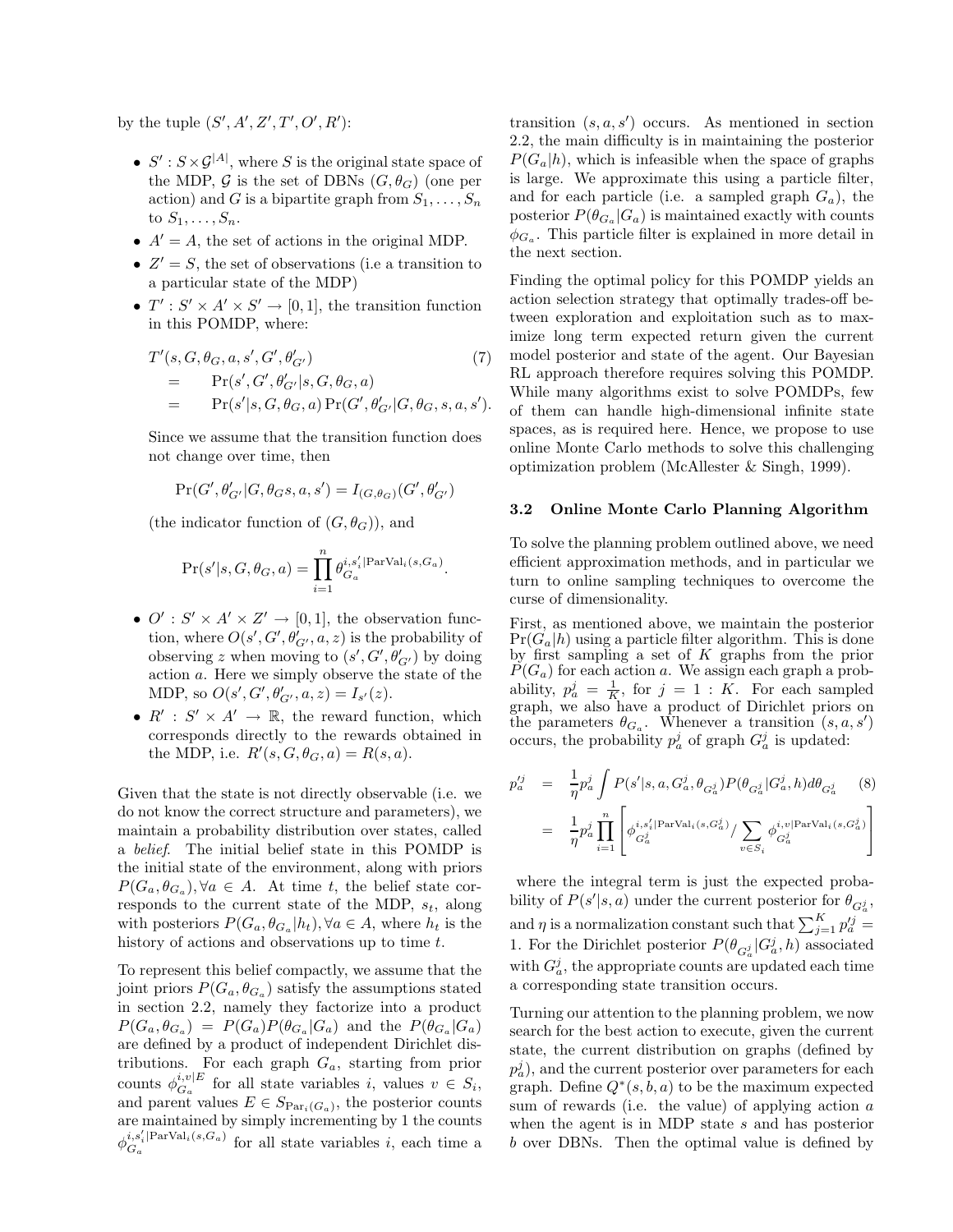$V^*(s, b) = \max_{a \in A} Q^*(s, b, a)$  and the best action to apply is simply arg max<sub>a∈A</sub>  $Q^*(s, b, a)$ .

Algorithm 1  $V(s, b, d, N)$ 

1: if  $d = 0$  then 2: return  $\hat{V}(s,b)$ 3: end if 4:  $maxQ \leftarrow -\infty$ 5: for  $a \in A$  do 6:  $q \leftarrow R(s, a)$ 7: for  $j = 1$  to N do 8: Sample s' from  $P(s'|s, b, a)$ 9:  $b' \leftarrow \text{UPDATEGRAPHPOSTERIOR}(b, s, a, s')$ 10:  $q \leftarrow q + \frac{\gamma}{N} V(s', b', d - 1, N)$ 11: end for<br>12: if  $a > m$ if  $q > maxQ$  then 13:  $maxQ \leftarrow q$ 14:  $maxA \leftarrow a$ 15: end if 16: end for 17: if  $d = D$  then 18:  $bestA \leftarrow maxA$ 19: end if 20: return maxQ

A recursive approach for tractably estimating  $V^*(s,b)$ using a depth-limited online Monte Carlo search is provided in Algorithm 1. Every time the agent needs to execute an action, the function  $V(s, b, D, N)$  is called for the current state  $s$  and posterior  $b$ .  $D$  corresponds to the depth of the search tree (i.e. planning horizon) and  $N$  to the branching factor (i.e. number of successor states to sample at each level, for each action). To sample a successor state s' from  $P(s'|s, b, a)$ , we can simply sample a graph  $G_a$  for action a according to the probabilities  $p_a^j$  and then sample s' from this DBN, given that the parents take values s. At the fringe, an estimate  $\hat{V}(s, b)$  of the return obtained from this posterior is used. Several techniques can be used to estimate  $V(s, b)$ . For instance one could maintain an approximate value function  $V_i(s)$  for each sampled factored MDP defined by the DBNs  $\{(G_a^j, \phi_{G_a^j}) | a \in A\}$ and then compute  $\hat{V}(s, b) = \sum_{j=1}^{K} \hat{V}_j(s) \prod_{a \in A} p_a^j$ . The approximate value functions  $V_i(s)$  can be updated efficiently via prioritized sweeping every time the counts  $\phi$  are updated. For the experiments presented below, we simply use  $\hat{V}(s, b) = \max_{a \in A} R(s, a)$ . The UpdateGraphPosterior updates the Dirichlet posteriors and probabilities  $p_a^j$  presuming a transition  $(s, a, s')$  was observed. The best action to execute for the current time-step can be retrieved through the bestA variable for the top node of the tree. The computation time allowed to estimate  $V^*(s, b)$  can be limited by controlling the branching factor  $(N)$  and search depth  $(D)$ , albeit at the expense of lesser accuracy.

#### 3.3 Resampling DBNs

The current approach is not particularly effective when the initial set of sampled DBN structures is poor, since we are simply updating weights and therefore not changing the structure. This can be addressed by resampling new DBNs from the current posterior  $P(G|h)$  to obtain more likely structures after observation of the history  $h$ . We implement this using an MCMC algorithm, as described in section 2.2. In general, it may not be appropriate to re-sample graphs too frequently. One useful criteria to decide when to resample new graphs is to look at the overall likelihood  $L_a$  of our current set of DBNs for a particular action a. This can be computed directly from the normalization constant  $\eta$  (Equation 8). Presuming that at time  $t = 0$ ,  $L_a = 1$ , we can simply update  $L'_a = \eta L_a$ at every step. Then whenever  $L_a$  falls below some threshold, we resample a new set of  $K$  graph structures  $G_a^{ij}$  from posterior  $P(G_a|h)$  and update the Dirichlet posterior  $P(\theta_{G_a^j}|G_a^j, h)$  for each graph according to the whole history  $\bar{h}$  (starting from the Dirichlet prior  $P(\theta_{G_a}|G_a)$ ). The probabilities  $p_a^j$  for these new graphs are then reinitialized to  $\frac{1}{K}$  and the likelihood  $L_a$  to 1.

# 4 Experiments

To validate our approach, we experiment with instances of the network administration domain (Guestrin et al., 2003). A network is composed of  $n$ computers linked together by some topology. Each computer is either in running or failure mode. A running computer has some probability of transitioning to failure, independent of its neighbors in the network; that probability is increased for every neighbor in failure mode. A computer in failure mode remains so until rebooted by the operator. A reward of  $+1$  is obtained for every running computer in the network at every step, no reward is given for failed computers, and a -1 reward is received for each rebooting action. The goal of the operator is to maximize the number of running computers while minimizing reboots actions. The starting state assumes all computers are running.

In our experiments, we assume a probability  $\frac{1}{30}$  that a running computer goes into failed mode and a probability  $\frac{1}{10}$  that a failed computer induces failure in any of its neighbors. So at any step, the probability that a running computer remains in a running state is  $\frac{29}{30} (0.9)^{N_F}$  where  $N_F$  is the number of neighbors in failure state. We assume a discount factor  $\gamma = 0.95$ .

This problem can be modeled by a factored MDP with n binary state variables, each representing the running state of a computer in the network. There are  $n + 1$  actions: a reboot action for each computer and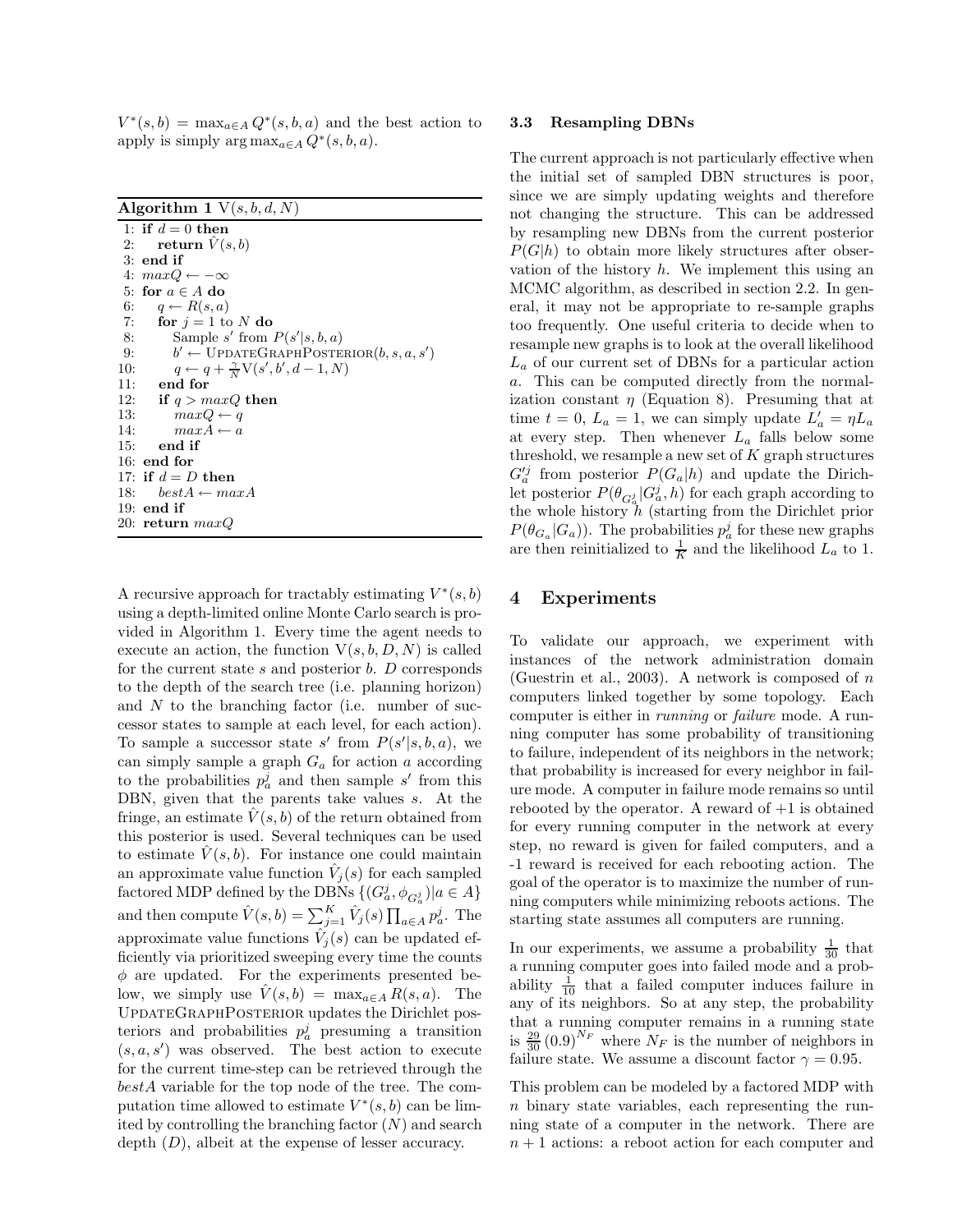a DoNothing action. The DBN structure representing the dynamics when no reboot is performed is a bipartite graph where the state variable  $S'_{i}$  (the next state of computer i) depend on  $S_i$  (the previous state of computer i) and  $S_j$  for all computers j connected to *i* in the network. Note that if  $S_i'$  depends on  $S_j$ , then this implies j is connected to i and thus  $S'_{j}$  depends on  $S_i$ . Hence the adjacency matrix  $\mathcal A$  encoding the dependence relations in this bipartite graph, where entry  $A_{ij} = 1$  if  $S'_j$  depend on  $S_i$ , 0 otherwise, is always symmetric and has a main diagonal full of ones.

In terms of prior knowledge, we assume the agent knows that rebooting a computer always puts it back into running mode and doesn't affect any other computer. The goal of the agent is to learn the behavior of each computer in the network when no reboot is performed on them. Therefore, a single DBN is learned for the behavior of the system when no reboot is performed. We also assume the agent knows that the adjacency matrix is symmetric and has a main diagonal of ones. However we do not assume that the agent knows the topology of the network. We choose a prior over structures that is a uniform distribution over bipartite graphs with symmetric adjacency matrix (and main diagonal equal to 1). Given a prior of this form, the set of moves we consider to sample graphs in the Metropolis-Hasting algorithm consist of inverting any of the binary variables in the upper-right half of the adjacency matrix  $A$  (excluding the main diagonal) as well as the corresponding entry in the bottom-left half. Moves of this type preserve the symmetry in the adjacency matrix, and correspond to adding or removing a connection between any pair of computers in the network. We assume no prior knowledge regarding the probabilities of failure, so a uniform Dirichlet prior was used. Under the likelihood equivalence assumption, the prior counts  $\phi_G$  are defined such that  $\phi_G^{i, v | E} = \frac{1}{|S_{\text{Par}_i(G)}||S_i|} = 2^{-|\text{Par}_i(G)|-1}.$ 

We consider three different network architectures: a simple linear network of 10 computers (1024 states), a ternary tree network composed of 13 computers (8192 states) and a dense network of 12 computers (4096 states) composed of 2 fully connected components of 6 computers, linked to each other. These networks are shown in Figure 1. To assess the performance of our structured Bayesian RL approach, we compare it to a similar model-based Bayesian RL that learns the full joint distribution table, i.e. the DBN where each next state variable  $S_i'$  depends on all previous state variables  $S_j$ . We also consider the case where the DBN structure is fully known in advance and only the probability parameters are learned. These three approaches are compared in terms of three different metrics:



Figure 1: Linear network (top), ternary tree network (left) dense network (right).

empirical return, distribution error and structure error, as a function of the number of learning steps. The distribution error corresponds to a weighted sum of L1-distance between the distributions of the next state variables as defined by the Dirichlet posterior counts and the exact distributions in the system:

$$
\sum_{j=1}^{K} p_a^j \sum_{s \in S} \sum_{i=1}^{n} \left\| \frac{\phi_{G_a^i}^{i,*|\text{ParVal}_i(s, G_a^j)}}{\|\phi_{G_a^j}^{i,*|\text{ParVal}_i(s, G_a^j)|_1}} - P(S_i'|s, a) \right\|_1
$$
  
The structure error is computed as a weighted sum

.

of the errors in the adjacency matrix of the sampled graphs compared to the correct adjacency matrix:  $\sum_{j=1}^K p_a^j \sum_{i=1}^n \sum_{k=1}^n |\mathcal{A}_{ik}^{G_a^j} - \mathcal{A}_{ik}^{G_a^*}|$ , where  $\mathcal{A}^{G_a^j}$  is the adjacency matrix for sampled graph  $G_a^j$  and  $\mathcal{A}^{G^*}$ the exact adjacency matrix. All reported results are averaged over 50 simulations of 1500 steps each. Error bars were small, so were removed for clarity.

### 4.1 Linear Network

In the linear network experiment, we sample  $K = 10$ graphs, and resampling is performed whenever  $\ln L_a$  <  $-100$ . Online planning is done with depth  $D = 2$  and branching factor  $N = 5$  for each action. Since we use the immediate reward at the fringe of the search tree, this corresponds to approximate planning over a 3-step horizon. These same parameters are also used for planning with the known structure, and over the full joint probability table. Results are presented in Figures 3-5.

These figures show that our approach (denoted *Struc*ture Learning) obtains similar returns as when the structure is known in advance (denoted Known Structure). Both of these cases reach optimal return (denoted Known MDP<sup>1</sup>) very quickly, within 200 steps. Our approach is also able to learn the transition dynamics as fast as when the structure is known a priori. On the other hand, the unstructured approach (denoted Full Joint) takes much more time to achieve a good return and learn the dynamics of the system. This confirms that assuming a structured representation of the system can significantly speed up learning. Finally, we also observe that the structure learning al-

<sup>&</sup>lt;sup>1</sup>This is the value iteration solution, assuming the structure and parameters are fully known in advance.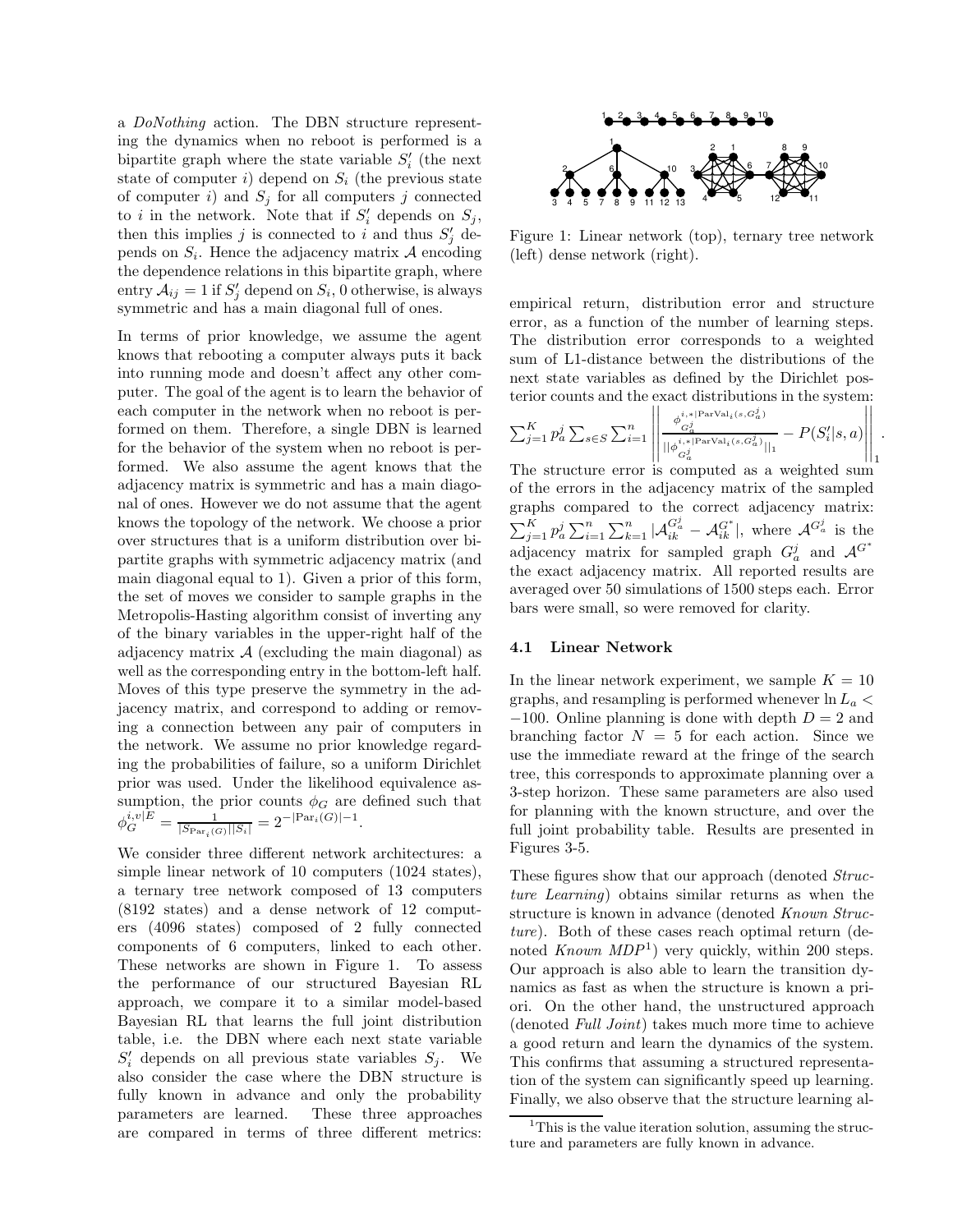

Figure 2: Most likely networks among samples after 1500 steps: Linear network (top), ternary tree network (left) dense network (right).

gorithm is able to learn a good structure of the domain over time (see Figure 4.1). Even though the sampled structures are not perfect, our approach is still able to predict future states of the system with similar accuracy as when the structure is known in advance. The average planning times per action are 100ms for structure learning, and 19ms for the other two approaches with fixed structure.

### 4.2 Ternary Tree Network

In the ternary tree network experiment, we sample  $K = 8$  graphs, and resample them whenever  $\ln L_a$  $-150$ . For the planning, we use a depth  $D = 2$  and sample  $N = 4$  next states for each action. Results are presented in Figures 6-8. The results are similar to the Linear Network experiment. The main point to note is that this is a significantly harder problem for the unstructured approach, which even after 1500 steps of learning has not yet improved. This is in contrast to our approach which obtains similar performance as when the structure is known a priori, and reaches optimal performance after just a few hundred steps of learning. These results are obtained even though the priors we provide are very weak. The average planning times per action are 153ms for structure learning, and 29ms for the two approaches with fixed structure.

#### 4.3 Dense Network

In the dense network experiment, we sample  $K\,=\,8$ graphs, and resample them whenever  $\ln L_a < -120$ . For the planning, we assume  $D = 2$  and  $N = 4$ . Results are presented in Figures 9-11. In this domain, we observe a surprising result: our approach using structure learning is able to learn the dynamics of the system much faster than when the structure is known in advance (see Figure 10), even though the learned structures are still far from correct (see Figures 11 and 4.1). This is a domain where there are many dependencies between state variables, so there are many parameters to learn (whether or not the structure is known). In such a case, our structure learning approach is at an advantage, because early on in the learning, it can favor simpler structures which approximate the dynamics reasonably well from very few learning samples (e.g.  $<$  250). As further data is acquired, more complex structures can be inferred (and more parameters estimated), in which case our approach achieves similar return as when the structure is known, while it continues to estimate the true parameters more accurately.

This result has important implications for RL in large domains. Namely, it suggests that even in domains where significant dependencies exist between state variables, or where there is no apparent structure, a structure learning approach can be better than assuming a known (correct) structure, as it will find simple models that allow powerful generalization across similar parameters, thus allowing for better planning with only a small amount of data.

The average planning times per action are 120ms for structure learning, and 22ms for the other two approaches with fixed structure.

# 5 Conclusion

This paper presents a novel Bayesian framework for learning both the structure and parameters of a factored MDP, while also simultaneously optimizing the choice of actions to trade-off between model exploration and exploitation. It is important to note that both the use of a factored representation, and the use of online planning, are key to allowing our approach to scale to large domains. By learning a factored representation, we allow powerful generalization between states sharing similar features, hence learning of the model makes more efficient use of data. It is especially interesting to notice that our structure learning approach is a useful way to accelerate RL even in domains with very weak structure.

#### Acknowledgements

This research was supported by the Natural Sciences and Engineering Research Council of Canada (NSERC) and the Fonds Québécois de la Recherche sur la Nature et les Technologies (FQRNT).

#### References

- Bellman, R. (1957). A markovian decision process. Journal of Mathematics and Mechanics, 6.
- Boutilier, C., Dearden, R., & Goldszmidt, M. (2000). Stochastic dynamic programming with factored representations. Artif. Intel., 121(1-2), 49–107.
- Dearden, R., Friedman, N., & Andre, D. (1999). Model based bayesian exploration. In UAI, pp. 150–159.
- Duff, M. (2002). Optimal learning: Computational procedures for Bayes-adaptive Markov decision processes. Ph.D. thesis, University of Massassachusetts Amherst.